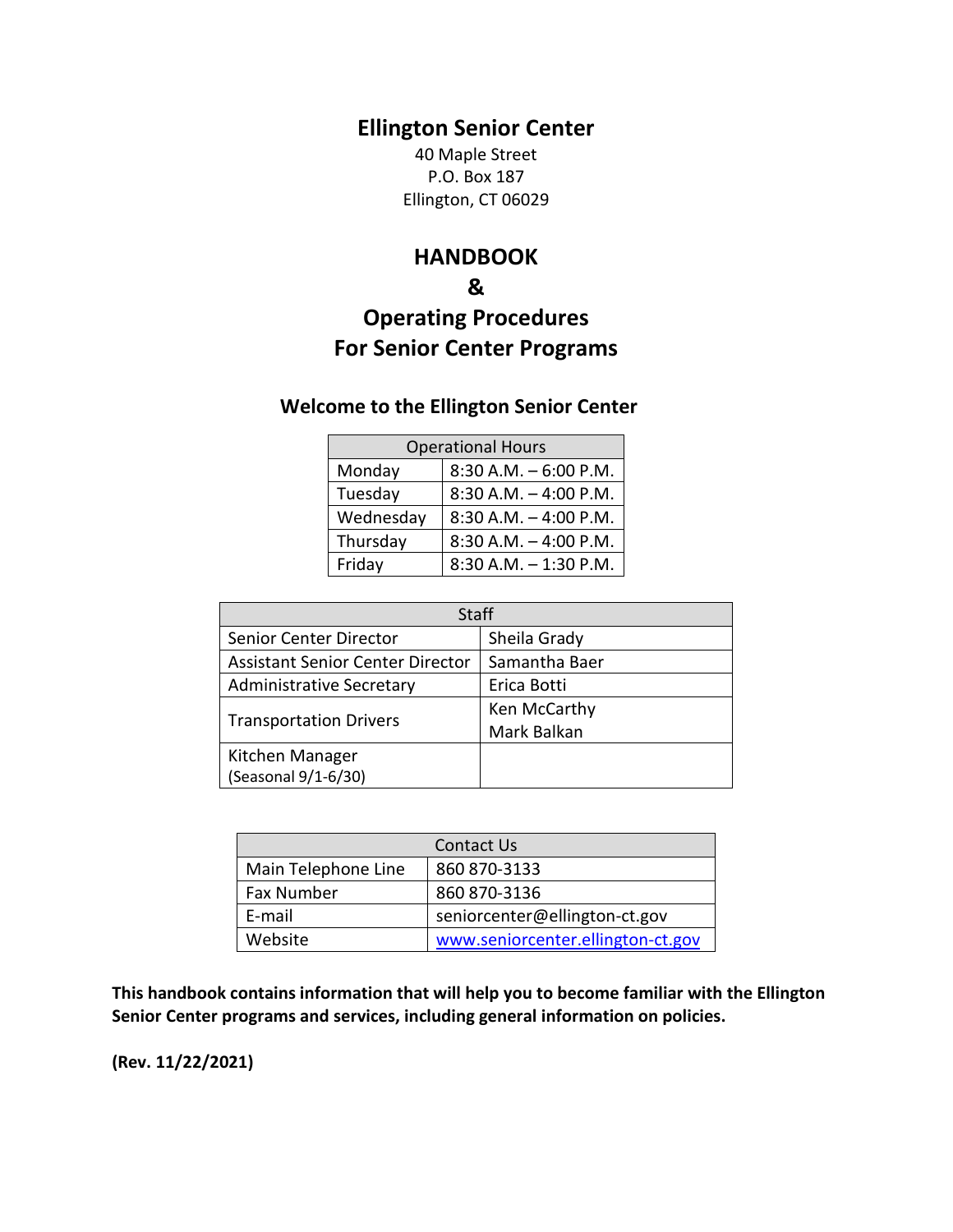# **ABOUT US**

### **Mission Statement**

The Ellington Senior Center actively seeks to provide social, recreational, educational and informational programs for individuals age 55 and older that promotes independence, personal growth and participation in the enrichment of the community.

### **Vision Statement**

The Ellington Senior Center promotes healthy aging, encourages positive dialogue with Town officials, advocates a passion for learning, encourages healthy life style through good nutrition and exercise. The Senior Center works tirelessly to change the community perception of aging.

### **Background Information**

The Ellington Senior Center opened in 1997 with a Small Cities Grant from the Department of Community and Economic Development. The Senior Center consisted of two rooms in a strip mall. By 2005 the space increased to three and a half rooms, an enlarged administrative office, and a transportation office. The Endowment Committee fundraised to provide monies to purchase items not covered by any other funding source. Increased program participation quickly led to the need for more space. In 2010 the Senior Center Steering Committee (SCSC) was formed. The SCSC sponsored an ongoing fundraising campaign called the **Tree of Life** to purchase furniture and equipment. This group was the driving force that led a referendum vote for the construction of a new Senior Center. In 2014 the 10,600 square foot building was opened complete with full-service kitchen, health screening room, arts and crafts room, activity room, great room, multi-purpose, and technology rooms, game room, library nook, café, and additional office space.

### **Funding Sources**

The Town of Ellington pays for staff, programs, building operations and maintenance. Participants are charged for programs and activities to help defray these costs.

## **Registration**

All participants of the Ellington Senior Center will be asked to fill out an annual registration packet. This packet includes the Senior Center Handbook & Operating Procedures for Senior Center Programs, an Annual Registration Form, including emergency contact information, an annual questionnaire and Transportation Program Policies. These forms will be kept in confidential files at the center. The purpose of the forms is to have important information in case of an emergency and participant's signature that a copy of Handbook was given. Membership is free, however there may be a cost associated with some programs and activities.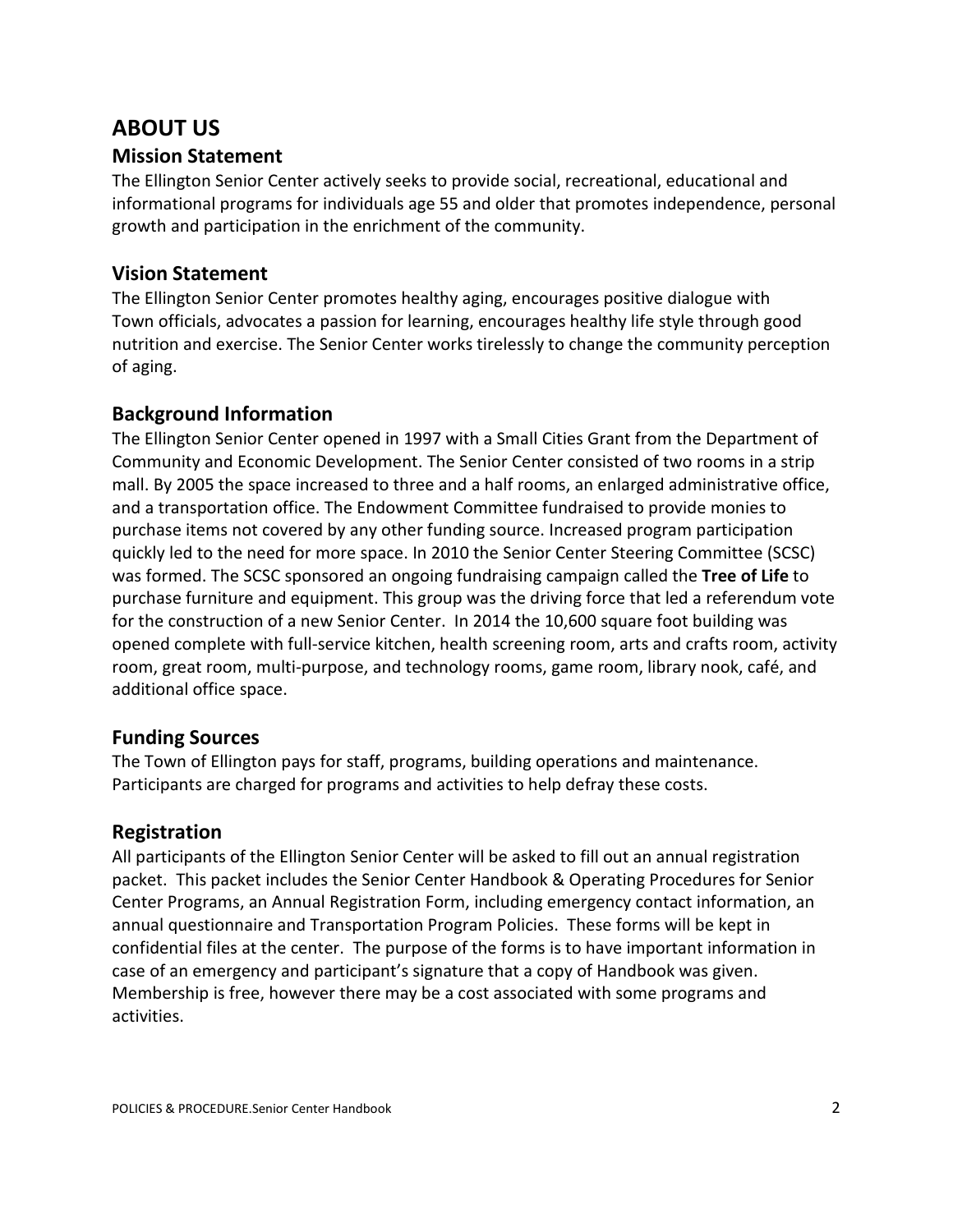### **Non-Discrimination Practices Policy**

It is the policy of the Ellington Senior Center to provide service to all Ellington residents age 55 and older and to anyone seeking service on behalf of an Ellington resident age 55 and older. The Ellington Senior Center complies with all State and Federal antidiscrimination laws, including but not limited to Section 504 of the Rehabilitation Act of 1973 and the Americans with Disabilities Act. Participants with complaints of unlawful discrimination, questions and comments are directed to the Senior Center Director.

### **The Ellington Senior Center**

The Ellington Senior Center is a public building owned by the Town of Ellington and under its jurisdiction. The building is covered by all appropriate local, state, and federal rules, regulations and ordinances. The operation of the Senior Center is under the supervision of the Human Services Department and under the direction of the Senior Center Director. Programs and activities are designed for adults 55 years and older. Preference will be given to residents who live in Ellington. Non-residents are welcome as long as space is available. Non-residents may be required to pay an additional cost for some programs.

#### **General Rules:**

#### **Membership**

There are no membership dues. However, there may be applicable fees charged for certain programs, activities, or trips offered through the Ellington Senior Center. Non-resident participation is permitted; however, Ellington residents receive priority in that registration opens for non-residents after a determined time frame, as posted in the Senior Center Newsletter. An additional cost for certain programs may be charged to non-residents.

#### **Eligibility**

Any Ellington resident age 55 and over is eligible to participate in Senior Center activities, programs, and trips. Our policy requires that those persons be physically and or mentally able to participate independently or be accompanied by a companion to assist them. The Senior Center Director, in consultation with staff members, reserves the right to assess the ability of potential participants to safely and appropriately use the Senior Center. This is done to ensure the health and well-being of all participants.

- A. The Senior Center Director may require a participant to be accompanied by a home health aide, companion or family member. A physician's permission may be required to participate in certain activities.
- B. Participants requiring an aide or companion must be accompanied by them at all times that they are in attendance at the Senior Center.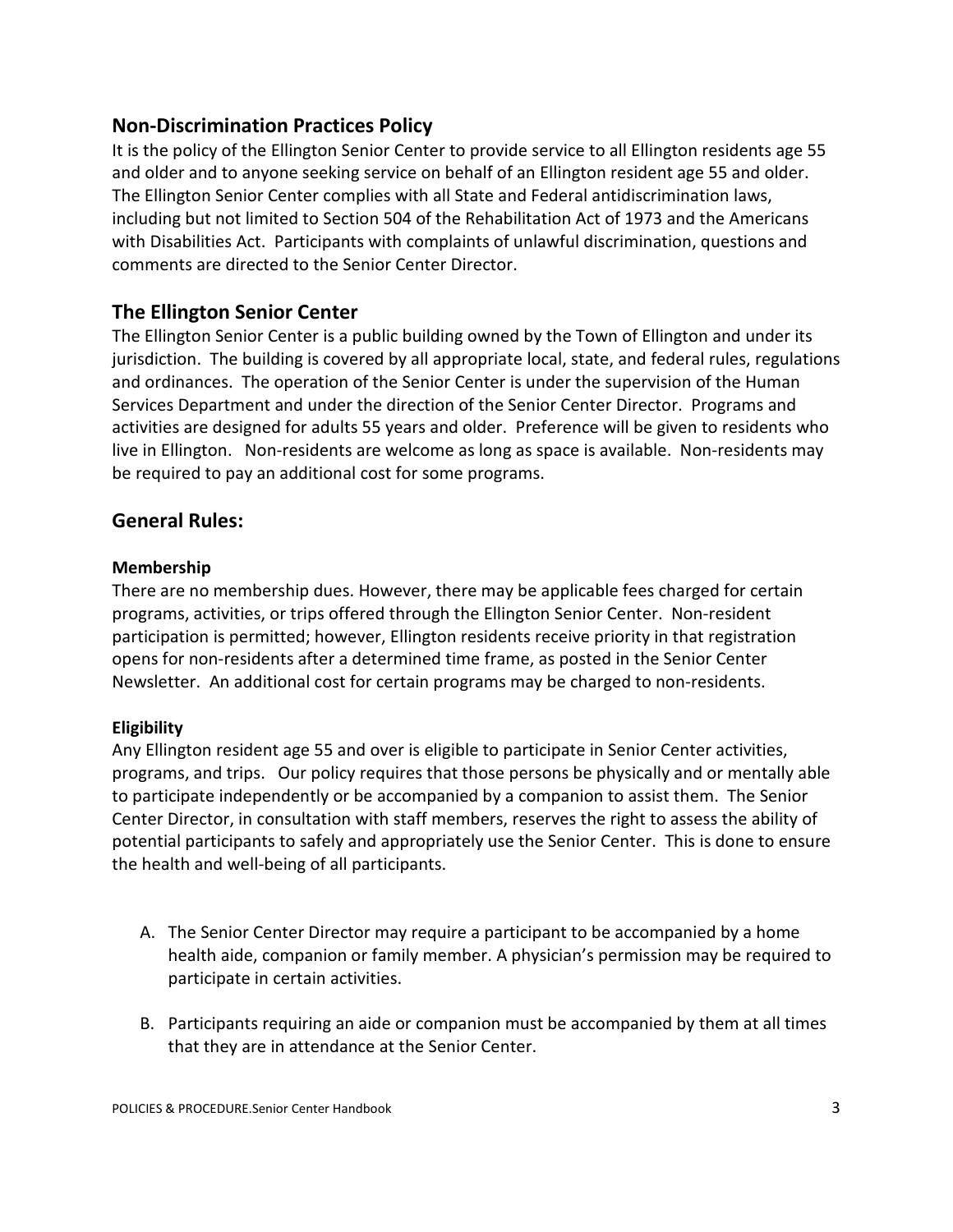- C. In the event that the aide or companion does not provide adequate assistance or leaves the participant at the Senior Center, staff will immediately contact the emergency contact. If that individual cannot be reached, the Ellington Resident State Trooper may be called.
- D. Individuals with problems that cannot be managed by a companion, aide or family member will be referred by the Senior Center Director to relevant services and asked to leave the program until this problem is resolved. If possible, prior to this step, the Senior Center Director will meet with the participant and or his/her family to express his/her concerns and possible solutions. However, all participants acknowledge and agree that if a prior meeting is not possible or other circumstances exist to warrant immediate action, the Senior Center Director reserves the right to take immediate action to request the participant to leave the program until the problem is resolved. In either case, the Senior Center Director and the participant (and or his/her family member) will agree upon a plan of action to correct the problem. Failure to abide by this plan can result in exclusion from participation in Senior Center activities until problems are resolved. Some of these problems include:

Poor personal hygiene Behavioral health problems Drug or alcohol abuse Regular occurring seizures

Wandering **Inability to toilet independently** Abusive or harmful behavior Chronic unmanaged incontinence Cognitive impairment Chronic contagious disease

#### **Attendance and Participation**

- A. Ellington residents age 55 and older may attend the Senior Center on a drop-in basis during regularly scheduled hours. Underage spouses may participate in activities with their spouses.
- B. Participants are required to sign class attendance sheets daily.

#### **Code of Conduct**

- A. The Town of Ellington recognizes that an active Senior Center needs to flourish in an environment that is supportive, inviting, and secure for its staff, participants, and guests. Sometimes, however, a small percentage of individuals may create problems. For this reason, the following Code of Conduct has been created.
- B. The Town of Ellington adheres to a strict "**zero tolerance policy**" of harassment and violence in all public buildings. If a participant or the general public does not abide by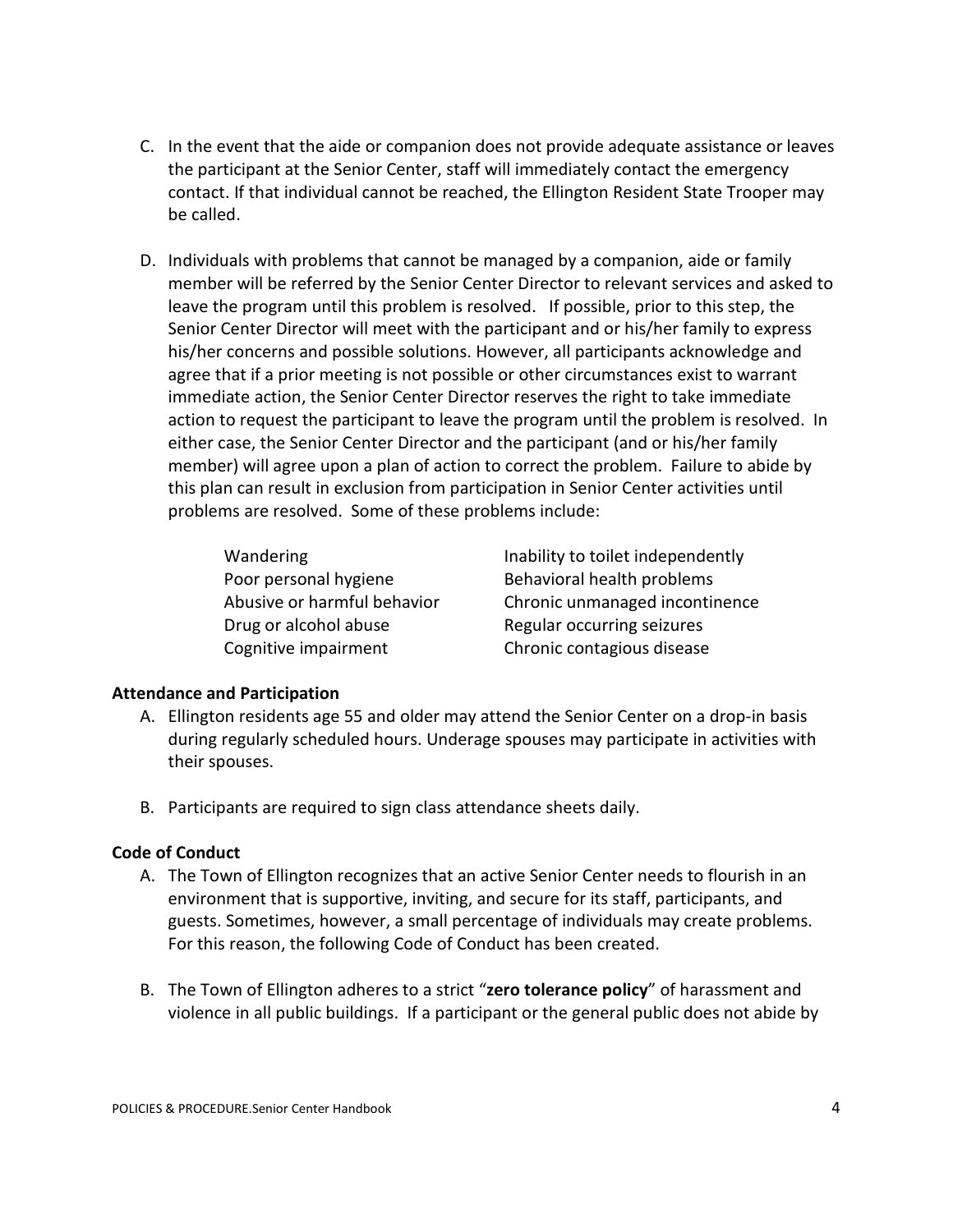this policy, they will be asked to leave the premises immediately. If the violator refuses to leave the premises, the Ellington Resident State Trooper will be called.

- C. The Senior Center Director may exclude any person who repeatedly or intentionally does not follow the policies created for the health, safety, and well-being of all participants and staff. Actions leading up to exclusion are as follows (but not limited to):
	- 1. Intoxicated participants will be asked to leave immediately. The emergency contact, as listed on the Annual Registration Form, will be contacted.
	- 2. Possession of or use of illegal substances. The emergency contact, as listed on the Annual Registration Form, will be contacted.
	- 3. The use of obscene or profane language, gestures, or verbal abuse, sexual harassment, directed at staff, volunteers, or another participant or guest; this could be gestures, bullying, verbal, written or physical in nature.
	- 4. Carrying a firearm, knife, or any dangerous object that would or could be used to cause another to feel threatened in any way.
	- 5. Intentionally causing or attempting to cause physical injury to another person or oneself (Except in self-defense).
	- 6. Making disparaging remarks to another person about their sex, religion, national origin, gender identification, sexual orientation, marital orientation or race.
	- 7. Making unauthorized physical contact with another person.
	- 8. Repeated and intentional disregard to adhere to the rules and regulations as set forth in this manual.
	- 9. Proper attire must be worn at all times. Shirts and shoes are required.
	- 11. Coercing or badgering others to give him/her money or rides.
	- 13. Willful destruction of property (building and/or furnishings); No alterations, changes or additions to the building are permitted
	- 14. Strong colognes and perfumes, due to allergies.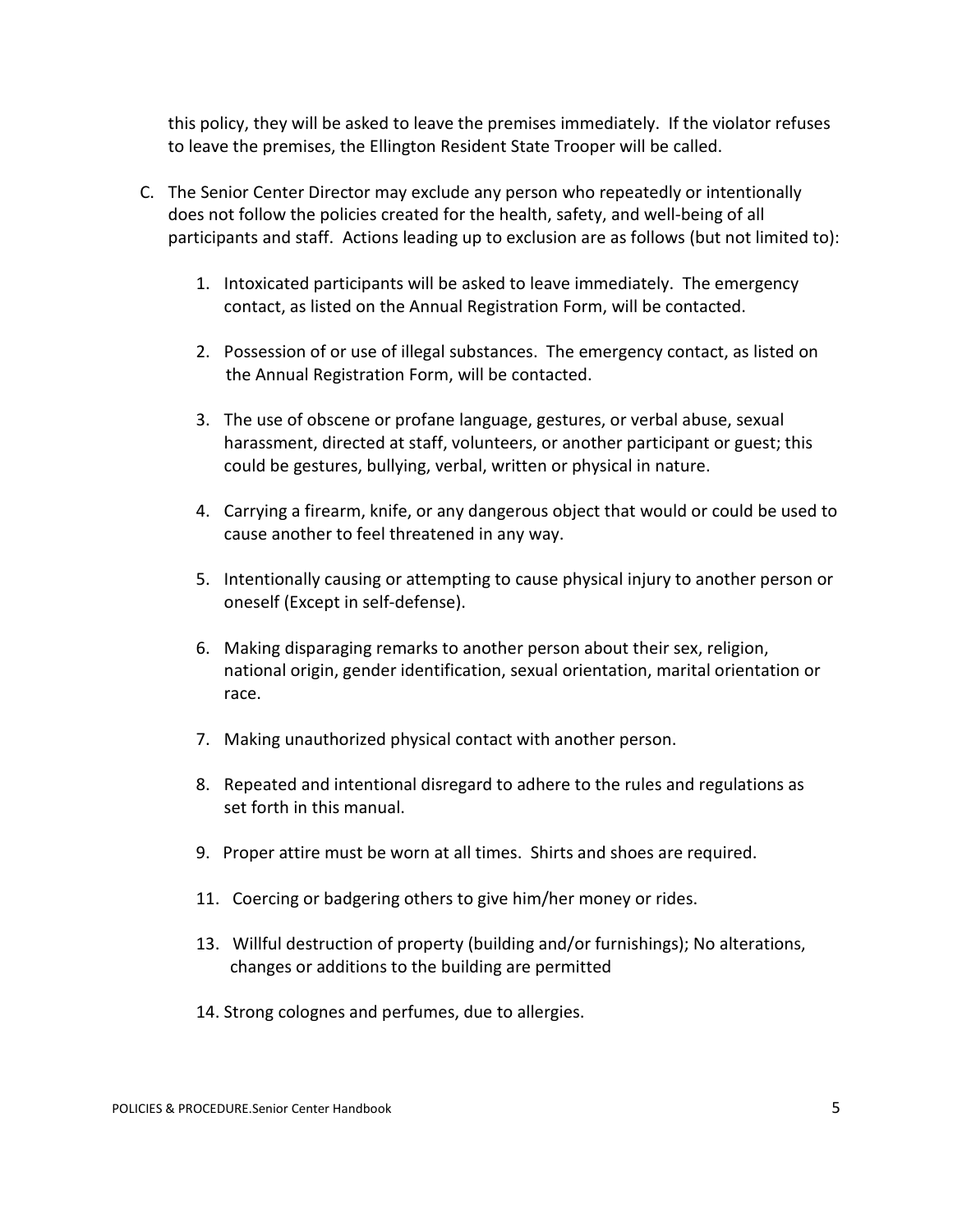15. Latex-based products are not permitted (ie. gloves, balloons, etc.), due to allergies.

If a participant feels that the language or behavior of another participant is harmful or threatening to themselves or others, they can bring this to the attention of a Senior Center staff member**. All conversations will be handled discretely and confidentially when possible.**

Should staff become aware of or observe inappropriate behavior in the Senior Center or at a Senior Center sponsored event, they will follow this procedure:

# **Verbal Warning**

**First Offense**: Verbal warning, this step is considered when staff considers the behavior unacceptable. The Senior Center Director will hold a meeting with the person to discuss the unacceptable behavior. The person is told the specific behavior is unacceptable and cannot happen again. The person signs documentation stating that he/she fully understands the Personal Code of Conduct Policy. If the behavior continues, staff has the authority to ask the person to leave the building immediately. If the person refuses to leave the building, the Ellington Resident State Trooper will be called.

## **Written Warning:**

**Second Offense**: Staff will address the person about the specific unacceptable behavior. The conversation will be put in writing and a copy given to the individual. Senior Center property, programs, activities, and vehicles (transportation) will be "off-limits" for a period of one (1) week. The person will be asked to leave the building immediately. If the person refuses the staff has the authority to call the Ellington Resident State Trooper. A copy of the written notice will be sent to the Ellington Resident State Trooper.

**Third Offense:** If a person's behavior continues to be unacceptable, the Senior Center Director will direct the person to leave the premises immediately for such period as the Director deems appropriate (subject to the Right of Appeal). During this period, Senior Center property, programs, activities and transportation services will be "off-limits". Should the person refuse to leave, the Ellington Resident State Trooper will be called. A written notice will be sent to the individual and the Ellington Resident State Trooper.

Notwithstanding the foregoing, depending on the nature and severity of the violation, the Senior Center Director reserves the right to dispense with the First and Second Offense procedures and immediately proceed in accordance with the Third Offense procedure, subject to the Right of Appeal.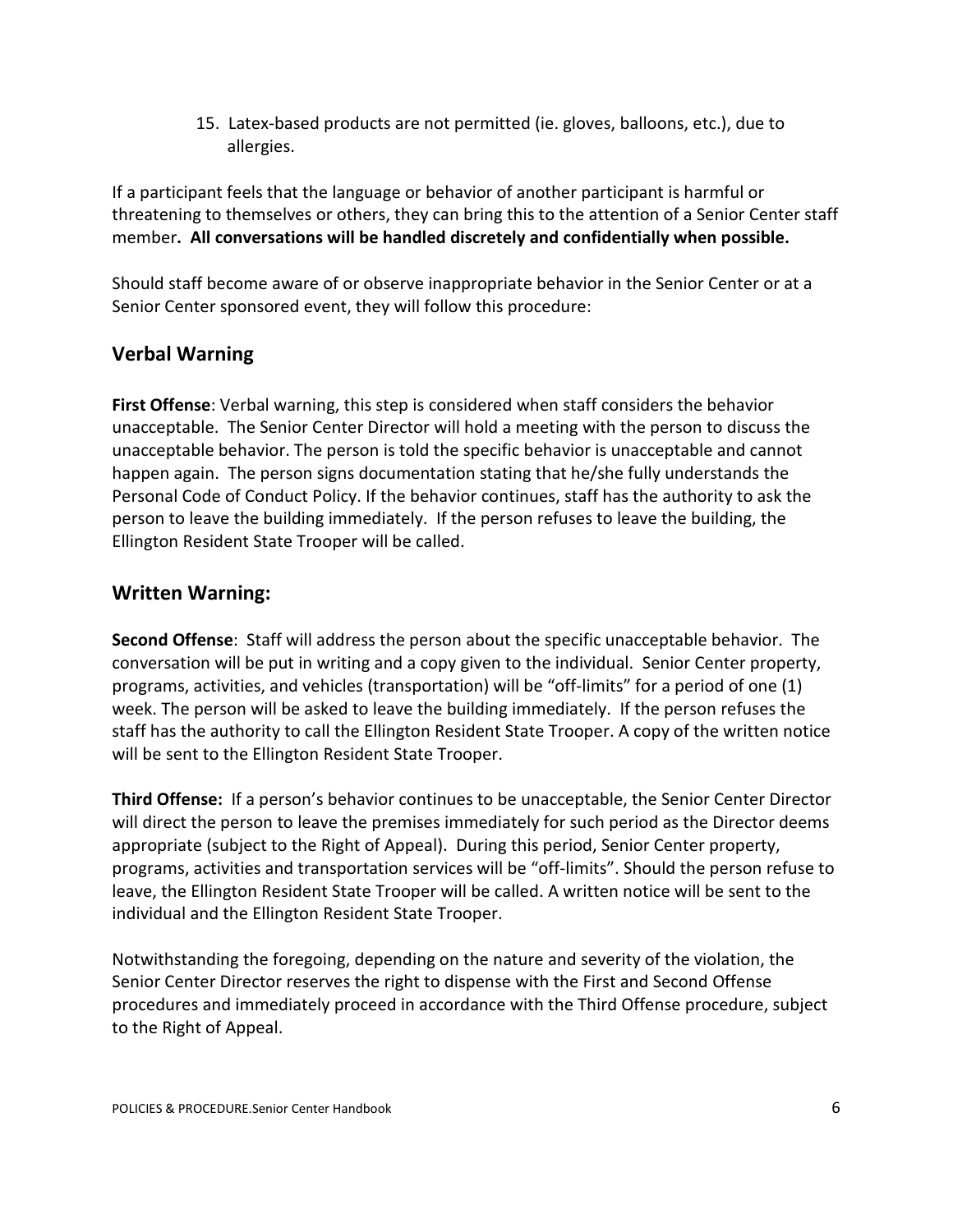## **Right of Appeal**

Any participant who has been excluded from participation in Senior Center programs, activities and services may request, in writing, within 10 business days a hearing with the Human Services Director. The person will be notified in writing of the date, time and place of the meeting. This meeting may include family members. The decision of the Human Services Director will be final, subject only to the right of review as set forth in the Grievance Policy set forth herein. It is the intent of the Senior Center to arrive at an appropriate resolution.

### **Grievance Policy**

The purpose of the grievance policy is to provide a procedure to assure that a grievance raised by a participant will be reviewed and resolved in a timely manner. The following steps will be taken:

- A. The participant will notify the Senior Center Director of their complaint. A discussion will be held in an effort to find a resolution to the complaint. The meeting will be documented and all parties in attendance will be asked to sign the document. If a resolution has not been agreed upon, then all parties will move to the next step.
- B. If the complaint is not resolved, a request can be made to meet with the Human Services Director in an attempt to find a resolution to the complaint. The meeting will be documented and all parties will sign the document. If a resolution has not been agreed to, then move to the next step.
- C. If the complaint has not been resolved, a letter of grievance should be written by the participant explaining the situation and requesting a meeting with the First Selectman. The decision of the First Selectman is final.

#### **Political Neutrality Policy**

It is the policy of the Ellington Senior Center to remain neutral on any political topic and candidate. Political forums are permitted when facilitated as a Senior Center program.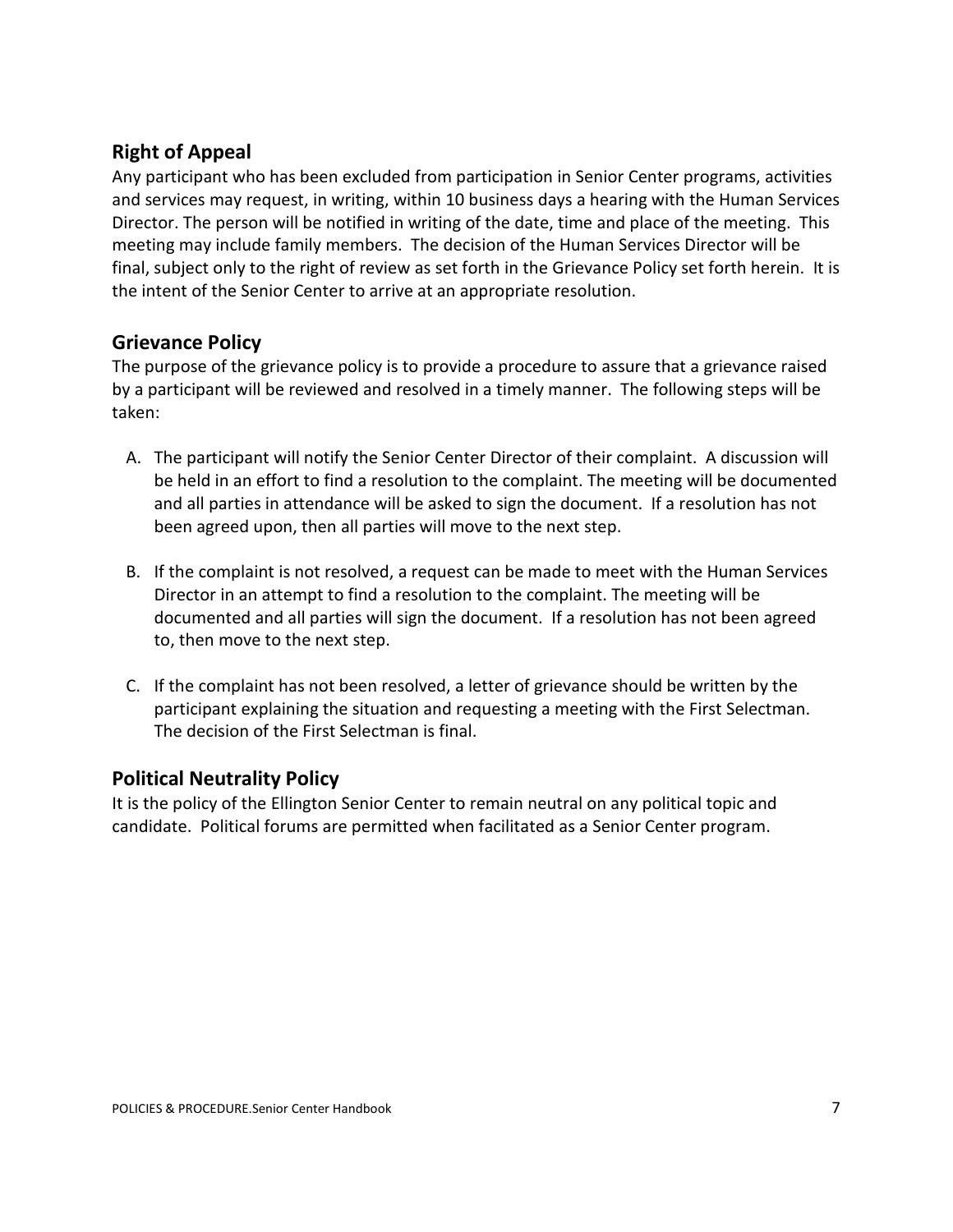### **Research Policy**

It is the policy of the Ellington Senior Center to inform participants in any research study conducted at or through the Senior Center that they have a right to:

- Be provided specific information in writing about the study: why it is being conducted, what the eligibility requirements are, and what is expected of the participant.
- Expect that all information about the participant is kept confidential.
- Know that the participant's involvement is no cost to them.
- Withdraw from the study at any time, withdrawal or participation in the study will not affect the participant's access to Senior Center activities or services.
- Receive contact information for the study's project coordinator.
- Receive and sign a consent form specifically for each study.
- Researchers will only be allowed to recruit or conduct research here when a copy of their institutions IRB (Institutional Review Board) approval or exemption letter has been provided to and accepted by the Senior Center Director and Human Services Director.

The Senior Center will receive a copy of the final research findings.

## **Confidentiality Policy**

Ellington Senior Center has very strict procedures to protect your privacy in accordance with State laws. All records are confidential and maintained accordingly. The Senior Center will never release information about you to anyone without your prior written consent.

### **Health and Safety**

- A. Ellington Senior Center is a **NO SMOKING** facility. There is no smoking inside or outside of the building.
- B. Alcoholic beverages are not permitted within the building or on the grounds.
- C. Participants are encouraged to use hand sanitizer available throughout the building. If you are ill or have a fever, seek medical attention and remain at home.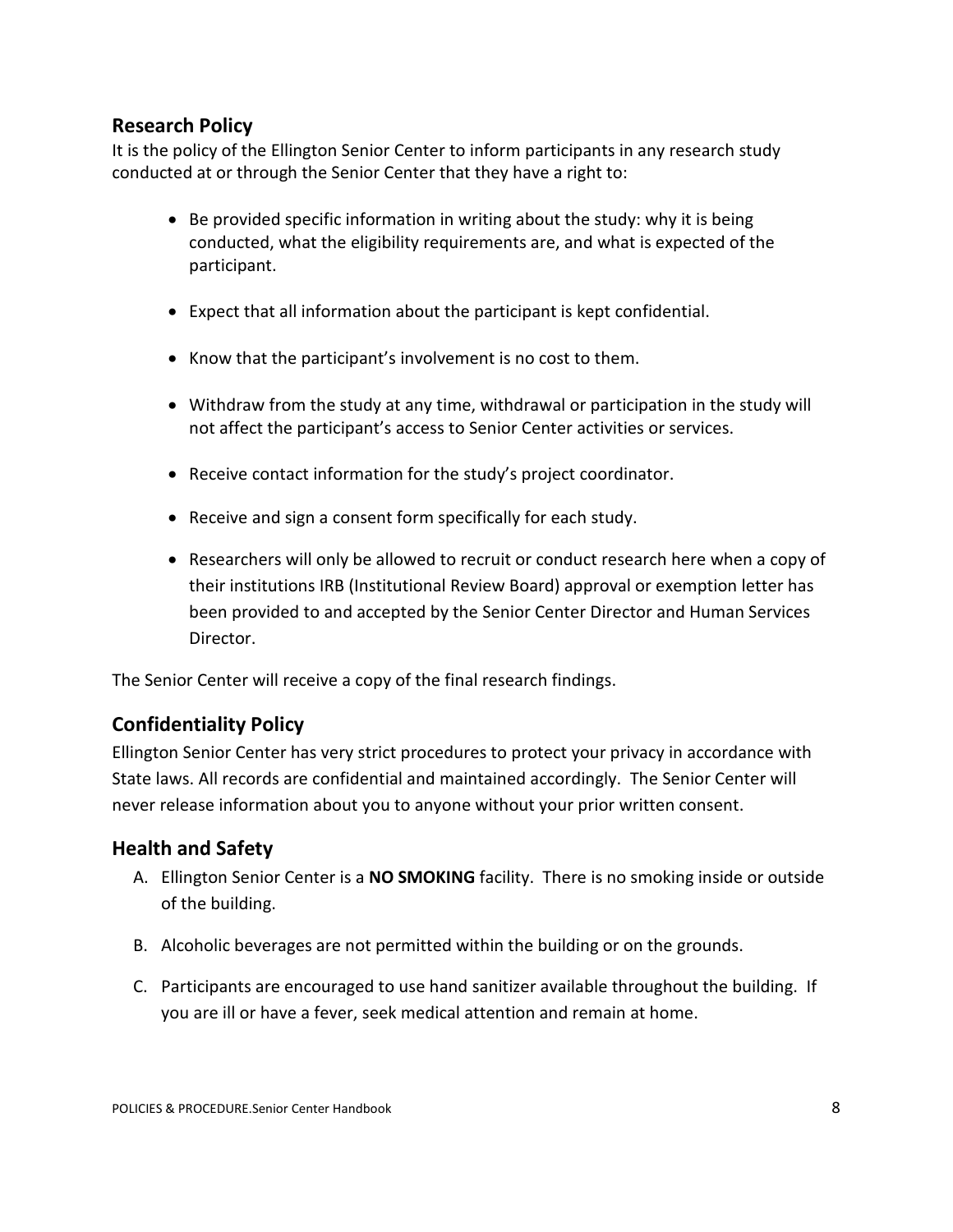- D. Pets are not permitted inside or outside the building except during approved programs. Service pets are allowed.
- E. Food and beverage are prohibited in the Technology Room.
- F. Ellington Senior Center is licensed as a food service establishment. For the safety of all and to comply with State and local health codes only staff members and registered food service volunteers are allowed in the kitchen area. A staff member with a QFO (Qualified Food Operator) certification oversees all food service operations and enforcement of regulations. Participants are not allowed to take or remove food from the building.
- G. Fire drills are conducted periodically. All occupants of the building are required to participate. In the event of an emergency, all occupants may be required to vacate the building until it is deemed safe to re-enter.
- H. Participants must have current emergency contact information on file in the office. Participants and their families should be aware, that in the event of an emergency, the Senior Center staff will call 911 and notify the participant's emergency contact.
- I. Participants who are fully conscious may refuse medical assistance only after the Emergency Medical Responders have arrived and their medical condition has been evaluated. Participants who refuse the recommended medical attention must immediately vacate the premises and will not be transported by the Ellington Senior Center van, medical car or any member of the staff. The emergency contact, as listed on the Annual Registration Form, will be contacted.
- J. Following a medical incident the participant will not be allowed to remain at the Senior Center for the remainder of the day; the emergency contact person or the designee will be notified and is responsible for transporting the participant and ensuring their wellbeing.
- K. Storage of private property and personal belongings, including food and beverage, is not permitted.
- L. Participants shall not attempt to make any adjustments to the thermostat controls. Participants will be financially liable for any damage caused from tampering with these instruments.
- M. Open flames are prohibited. Candles or hurricane glass lamps, use of sterno devices are not allowed.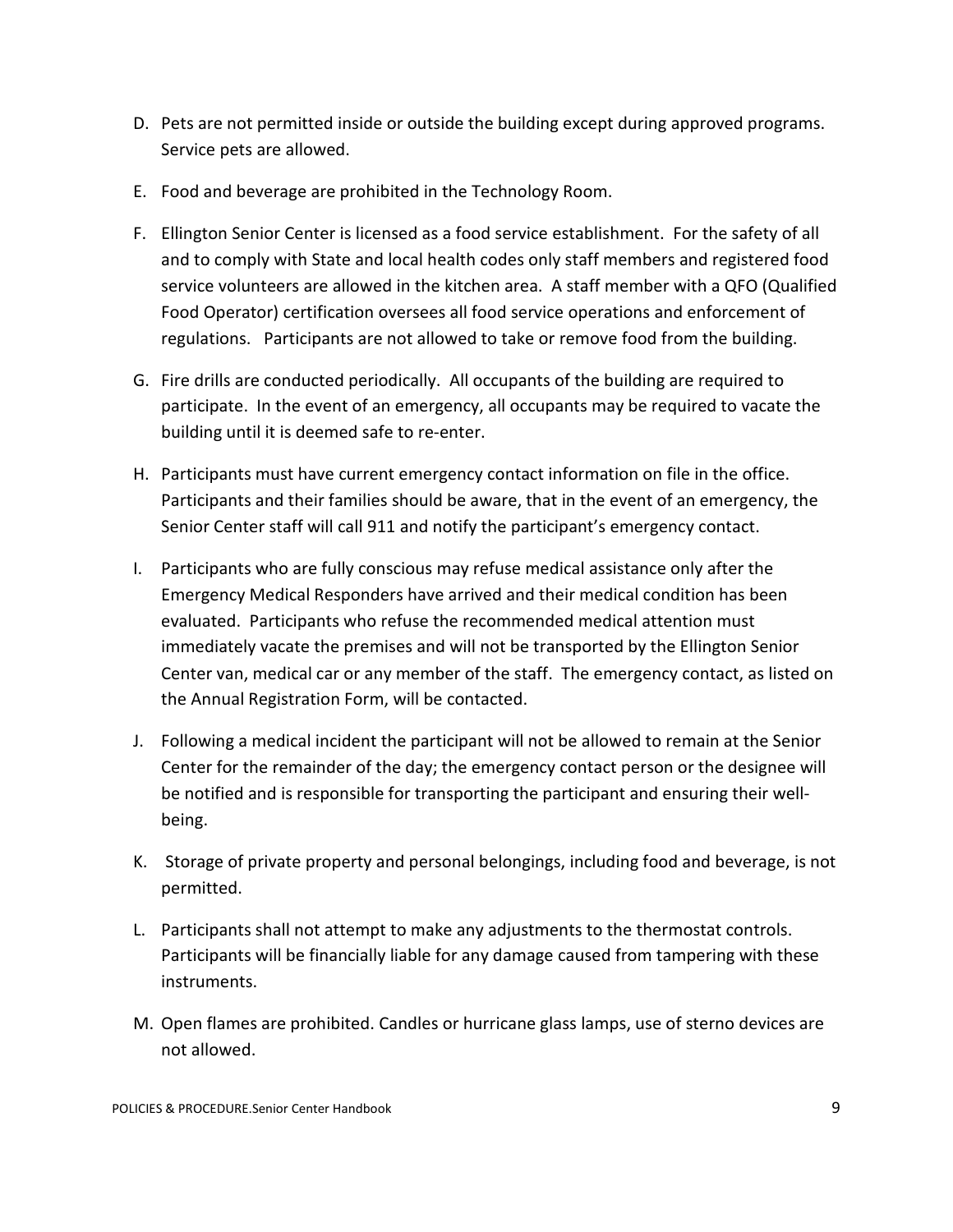N. The Senior Center is not responsible for lost items. The Senior Center will hold any items found for a period of one (1) week. After that period, the articles will be considered abandoned property and may be disposed of accordingly.

### **Visitors and Solicitations**

- A. Soliciting, selling, or collecting money or other items within the Ellington Senior Center is not permitted unless it is a part of a fundraising project or event sponsored or approved by the Senior Center Director.
- B. Posters advertising events of organizations are allowed on the bulletin board only with the preapproval of the Senior Center Director.
- C. Informal visits by candidates for public office and distribution of legislative literature are allowed by scheduling in advance with the Senior Center Director.
- D. Petitions are not permitted.
- E. Room Usage Request Form (see attached) must be submitted to the Senior Center Director. Speaker Guidelines will be provided.

#### **Parking**

- A. Parking for all staff, participants, and visitors is on a first-come, first-served basis.
- B. Parking is not allowed in the bus or medical car area or at the Ellington High School located across the street unless the Senior Center Director receives permission by school officials for a special Senior Center event.
- C. Handicapped parking spaces are limited and are available on a first-come, first-served basis for the person whose name appears on the required handicap permit. Parking is not permitted in the fire lanes or loading dock or under the entrance canopy.

#### **Nutrition**

The Senior Center serves a well-balanced, nutritious meal in the Dining Room per the Senior Center Calendar, posted monthly. Pre-registration is required only for special event meals.

#### **LUNCHES:**

- Regular lunches are served on a first come, first served basis and no advance sign-up in required.
- Pre-registered and payment is required only for Special Event meals.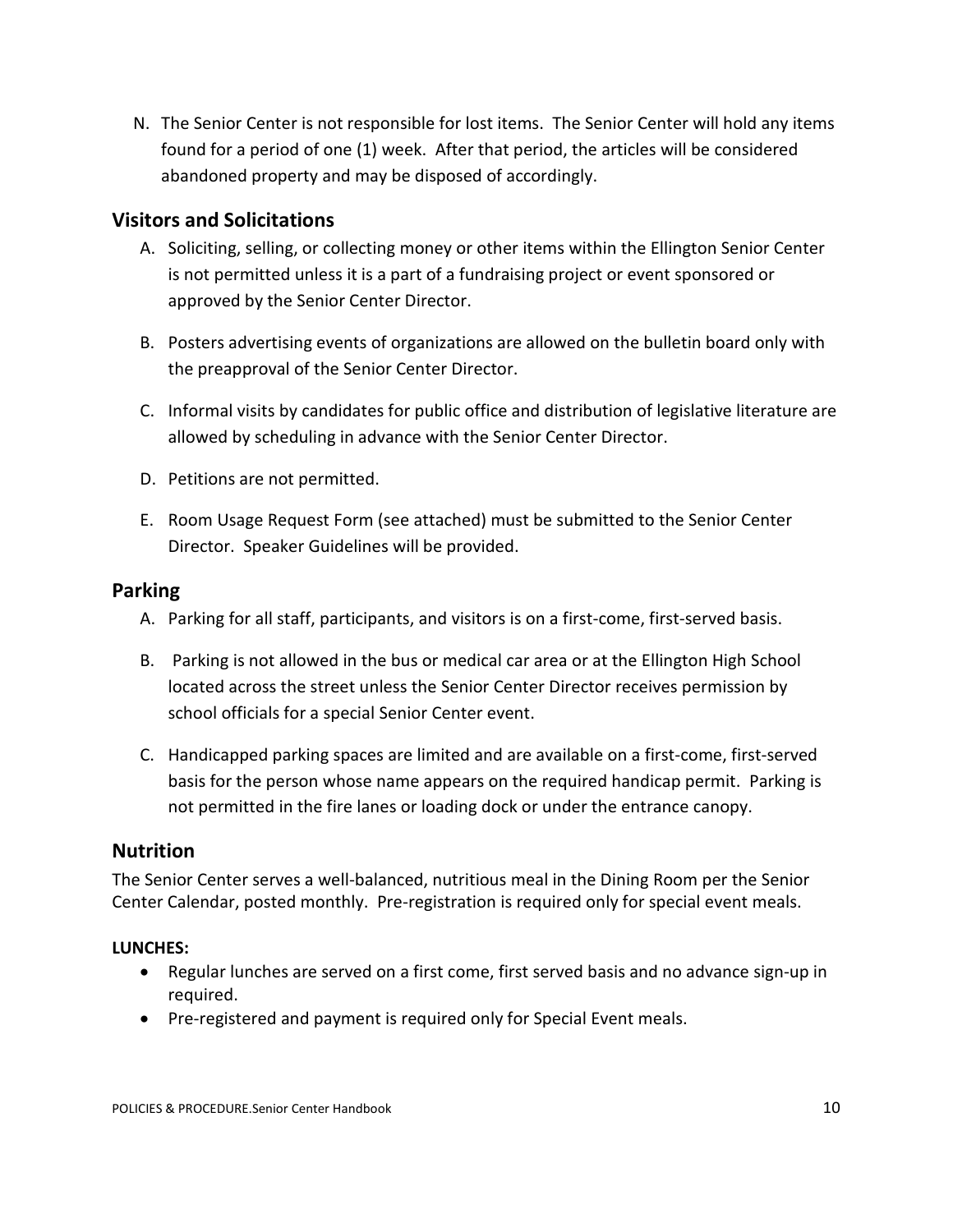- Seniors are asked to contribute the determined cost of the meal, as posted. All donations are voluntary and confidential. Donations of any amount are appreciated.
- No individual will be turned away due to lack of funds. The Senior Center Director may make referrals to the Elderly Outreach Social Worker for assistance.
- The meals program is open to all residents and non-residents ages 55 and over.
	- Bus service is provided. Call the Transportation Office to reserve a ride. \*Refer to Transportation Policies and Procedures.
	- No food may be removed or brought into the Dining Room
	- Only designated volunteers are allowed in the kitchen area during hours of operation.

#### **SPECIAL EVENT MEALS:**

- Residents are given first preference.
- Meal prices for special events vary and are posted in an event flyer.
- A ticket must be purchased within the determined time frame specified on the event flyer.
- Payment is required at the time of ticket purchase.

#### **Transportation Services**

**The following is a brief over-view. Contact the Administrative Secretary to obtain an application to register for services and a copy of Transportation Guidelines.**

All seniors utilizing the Senior Center transportation service must fill out a Transportation Service Form annually. The Senior Center provides transportation to Ellington seniors to local banks, grocery stores, department stores in strip malls, doctor appointments, to the Senior Center and for trips. If for some reason you must cancel transportation, or miss a pick-up, it is imperative to call the Senior Center 860-870-3133. If you are a "**no show**" three times there is a possibility that you will be suspended from our transportation service for a specified period of time. **In case of a shortage of drivers or vehicles, some transportation services might be limited and/or cancelled. Ellington Senior Center staff cannot provide transportation to Senior Center participants.** 

- A. Eligibility
- 1. Participant riders must be an Ellington resident at least age 60 years old or disabled between the ages of 18-59 years old, ambulatory, independent and oriented, who do not drive their own vehicles or who cannot access a public transportation system to reach their desired destination.
- 2. Members who own their own vehicles may use the system on a temporary basis if their vehicle is in for repairs, if inclement weather prevents them from driving safely, or if they are experiencing a temporary disabling condition.
- 3. Passengers must be able to safely enter and exit the vehicle unassisted.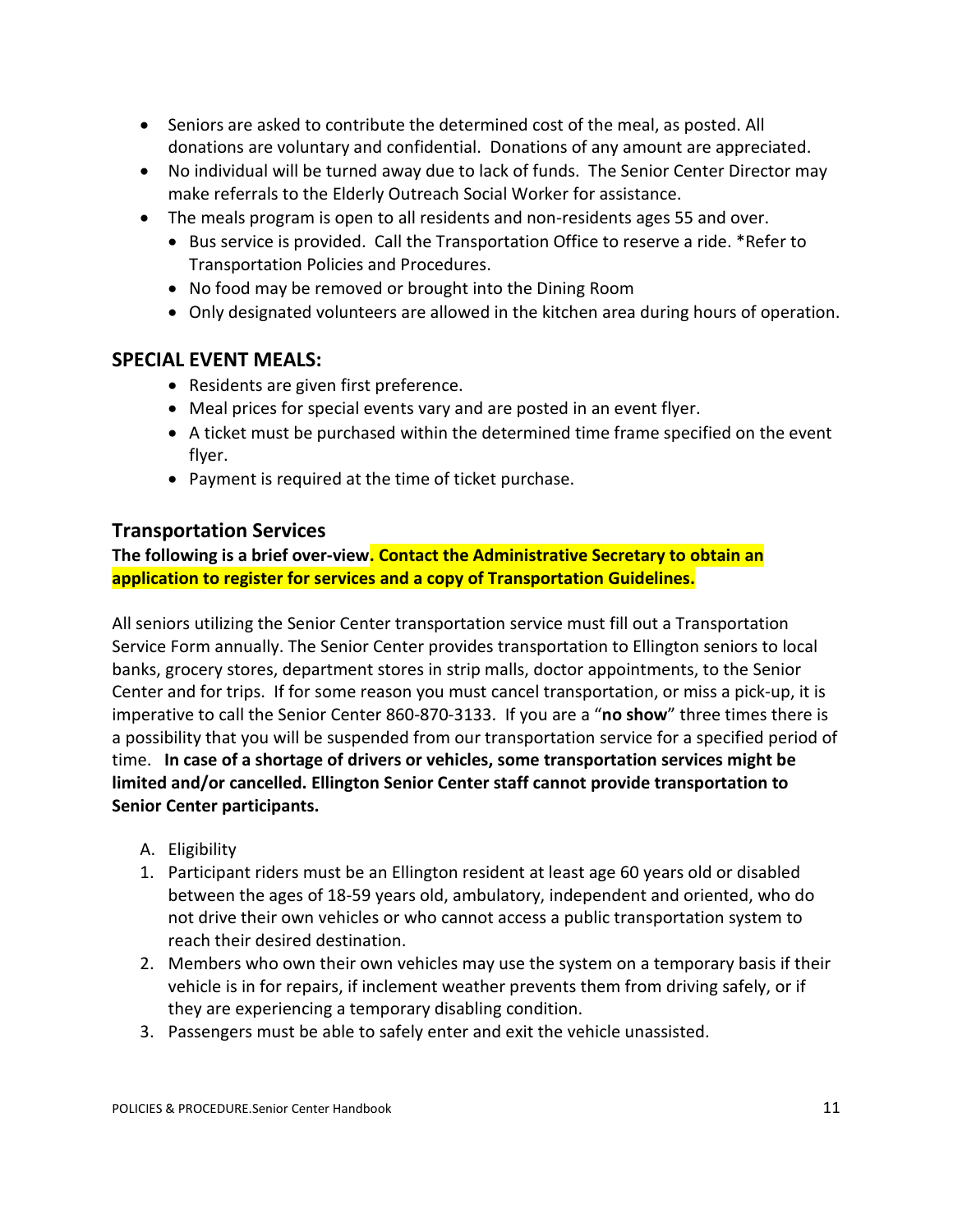4. Senior Center van and/or car are not available for rent or use.

#### **Program Policy**

If not initiated by Senior Center personnel, in order for a new program to be considered, a minimum of five (5) Ellington residents ages 55+ must submit a written request to the Assistant Director. If the date, time and available room are mutually agreeable a Room Usage Request Form must be completed.

#### **ROOM USAGE REQUEST:**

A Room Usage Request Form must be completed for all programs at the Senior Center. This form includes information such as: program name, date(s), time(s), person requesting the room and contact information, equipment needs, etc. It allows for proper planning and communication with the custodial staff.

#### **APPROVAL OR DENIAL:**

The Senior Center Director reserves the right to cancel a scheduled use of the Senior Center in the event of an anticipated or past violation of any rule, regulation or law by the applicant, or when security or safety of the facility or of the individuals may be an issue of concern.

The Senior Center Director shall have sole right to determine who is an approved User and to terminate any approved User status at any time without showing cause for such termination.

The Senior Center Director shall have the right to re-schedule any program as deemed necessary.

#### **USER'S OBLIGATIONS /RESPONSIBILITY:**

The User will adhere to all policies and procedures within this handbook, in addition to those listed below:

- 1. The person responsible for the activity must be in attendance.
- 2. Groups utilizing the building are responsible for any damages to the facility. Should damages be incurred during the use of the Senior Center, the User must file a written report within 24 hours to the Senior Center Director
- 3. The rooms may not be used for political campaigns or worship services.
- 4. User is responsible for keeping guests and entertainment from being unreasonably loud. Guests will conduct themselves in a civil and well-mannered fashion. Users will keep guests from littering inside and outside the building.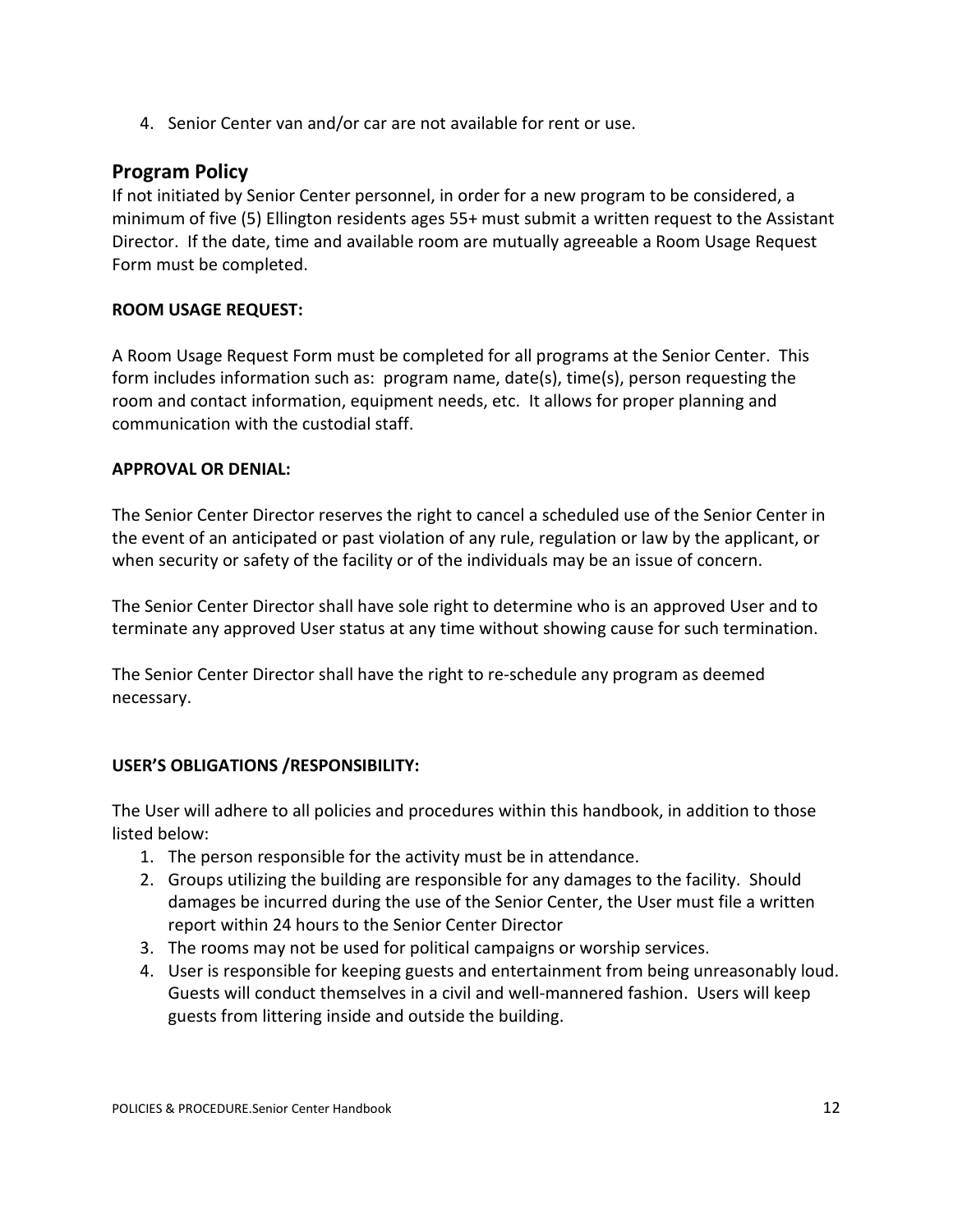- 5. No loitering is allowed after program or meeting has concluded. Exit the building and parking lot as soon as possible.
- 6. The User shall not attempt to make any adjustment to the thermostat controls. The User will be financially liable for any damage caused from tampering with these instruments.
- 7. The User may bring only commercially prepared foods from a licensed food establishment. No potluck meals or homemade items may be brought into or served at the Senior Center either by the User, guests or sub-contractors.
- 8. The Senior Center must be notified of any cancellations. If the Senior Center is closed due to storms or other emergencies, scheduled groups will be notified, but it is the responsibility of the User to notify their attendees. The Senior Center is not responsible for any cost incurred by any groups as a result of such closings.

#### **CONTRACTED SERVICES FOR SENIOR CENTER PROGRAMS:**

In order to expand upon the programs that are offered, the Senior Center may utilize outside contractors/vendors for programs such as screenings, entertainment, demonstrations, workshops, clinics, etc.

The User will adhere to all policies and procedures within this handbook, in addition to those listed below:

#### **A. APPLICATION AND APPROVAL PROCEDURE**

1. In addition to a completed Room Usage Request Form, a formal application must be filled out and delivered to the Senior Center. No telephone booking is accepted. The Senior Center Director or designee will review the application and shall be charged with approval or denial of the request. The Senior Center Director or designee may request any additional information necessary to process the application. A decision will be made within five (5) business days after receipt of completed application. The Senior Center schedules events a minimum of two (2) months in advance. Requests received with less than two (2) months notice will not be approved.

#### **B. INSURANCE REQUIREMENTS**

1. Any contractor/vendor using the Senior Center must provide a certificate of insurance acceptable to the Town of Ellington prior to use of the premises. Such certificate shall provide public liability insurance for bodily injury and property damage. The Town of Ellington shall be included as an additional Named Insured on the Certificate of Insurance. This Certificate shall be attached to the User's application. Said insurance shall be not less than one million dollars and shall be primary and non-contributory.